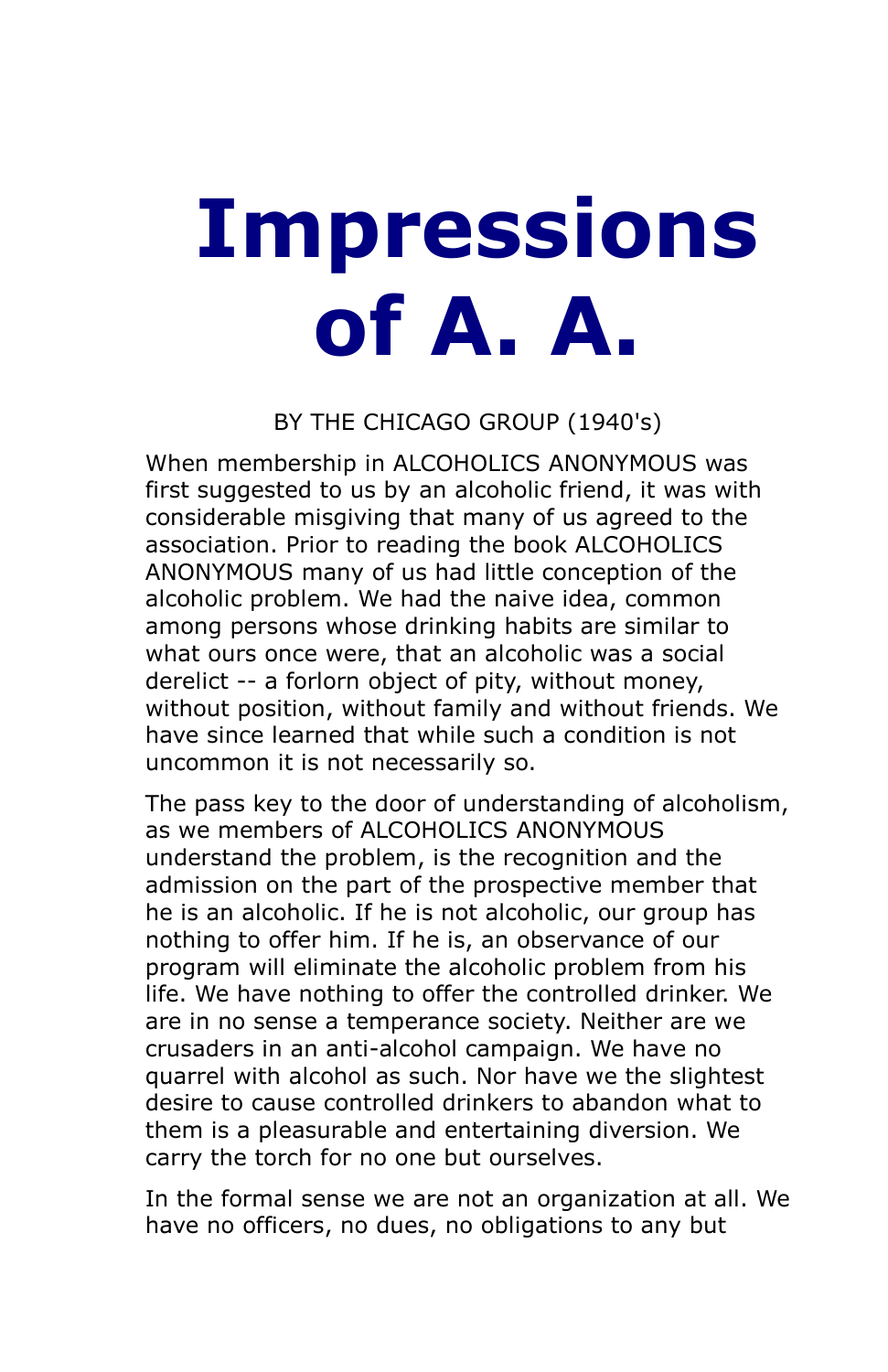ourselves and to other alcoholics. We have no axes to grind, no selfish purposes to achieve, no ambition to serve other than to save ourselves from what to us was a consuming evil. We are not scientists. Most of us have little, if any, knowledge of the cause of alcoholism, nor do we as a group attempt to answer the age old inquiry "Why do I take the first drink?" We have made a study of ourselves in the light of the principals enunciated in our book-- the twelve principals which are appended hereto -- and through such study and a statement to others of the method of our study, we find that we can be helpful in aiding them to recognize their problem, if their problem is alcohol.

How then did we arrive at the conclusion that we were alcoholics? First, let us briefly define the term as we understand it. An alcoholic to us means an abnormal or an uncontrolled drinker. It is not so much the amount or the frequency of drinking as it is the effect of the drinks consumed. Within our Chicago group are those who for years drank as much as two quarts of whiskey a day. There are others whose monthly consumption might not exceed that much. There are those who drank daily for years to the point of intoxication, and others who would go months without so much as a glass of beer. There are those of high standing in the professional and business world and those from the flop houses of West Madison Street. There are those who have voluntarily subjected themselves repeatedly to numerous so-called "cures" some who voluntarily had themselves committed to psychopathic institutions and insane asylums; others who have experienced no more severe distress than an agonizing case of jitters. Those of us who had reached the depths of degradation prior to finding this program, and who had been long since become aware that we were alcoholics, frequently found it easier to accept the principals of A.A. than those who, by reason of less humiliating experiences, refused to acknowledge their problem.

But we are all the same in this respect; that, having started to drink, we had no self-control that would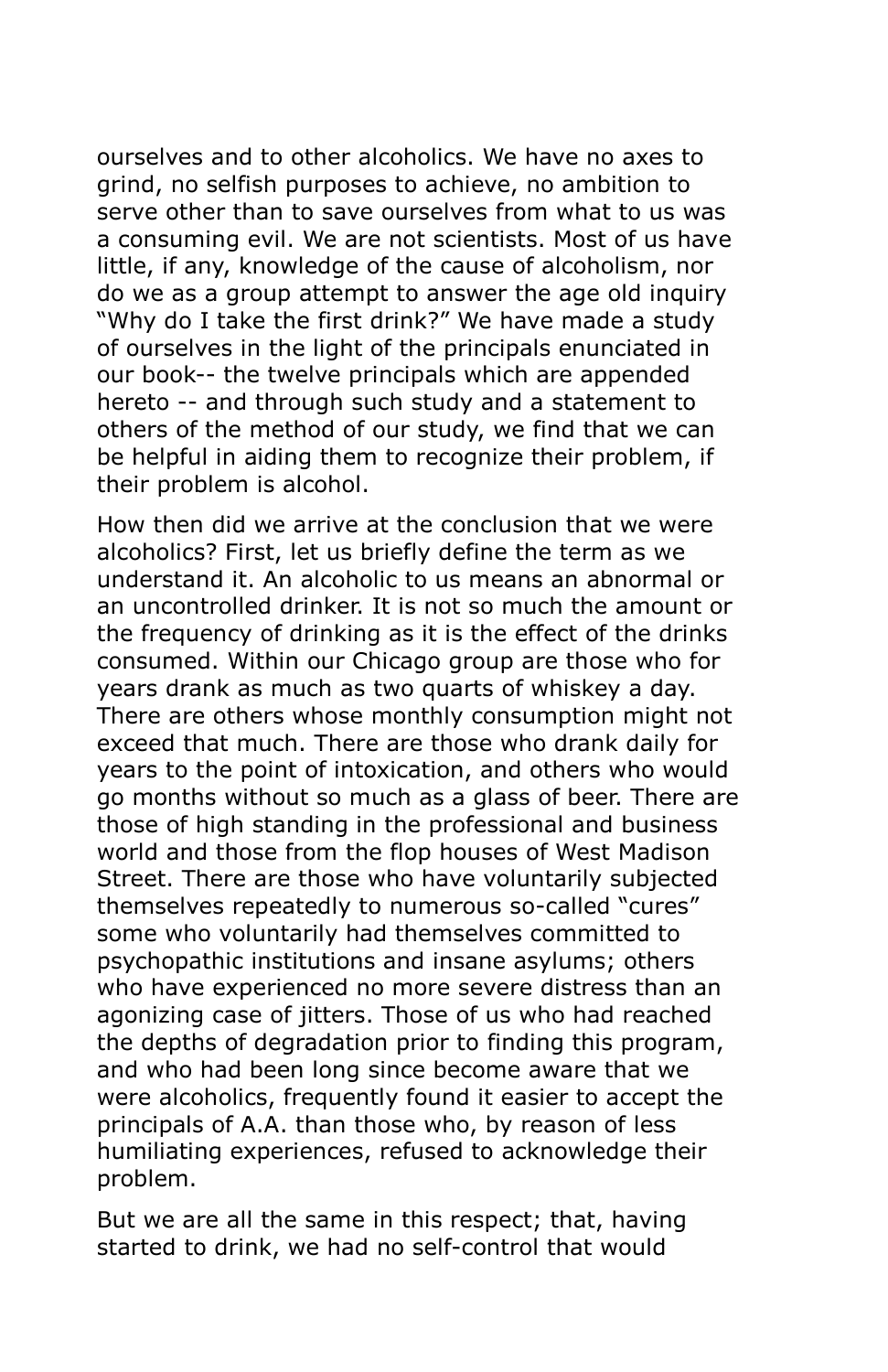indicate a stopping point. We do not mean by this statement to be understood as asserting that in every instance where we took the first drink, that we would necessarily end in drunken stupefaction. We do mean, however, that having taken the first drink, we did not know what might be the reaction. Pausing in our way from our shop or from our office to our home for a sociable drink at the corner saloon, it might be that we would stop with two or three drinks. Sometimes we did. But frequently we did not, and never did we know when we stopped for the first how many might follow. It might be a matter of ten minutes and it might be ten days. We also observed another identifying mark and that was whether we drank to excess on every occasion when we were subjected to the first drink, or whether on many occasions we were able to control the impulse short of satiety, our inclination was always toward the former course. We might by virtue of important responsibilities release ourselves from the urge which the first few drinks had engendered, but we were always resentful of the interference. There was no occasion, once the urge had been indulged, even though meagerly, that our preference was not to continue drinking. And whether we succumbed frequently or infrequently we were all alike in that on those occasions when the urge was in command no inhibiting factors could possibly intervene. Our sense of responsibility, our will power and our standards of value were gone.

It has been stated that the nervous system of certain individuals is allergic to alcohol; that this drug in even small quantities sets up a type of nervous disturbance which seems to require additional alcohol to satisfy its impulse. It well may be that certain individuals have the same nervous allergy for alcohol that certain other people have a physical allergy for some kinds of food. Whether this analogy be sound or otherwise, the fact remains that in the case of all of us, once we took the first drink, we had no definite assurance as to when the reaction would be. We were no longer masters of our destiny.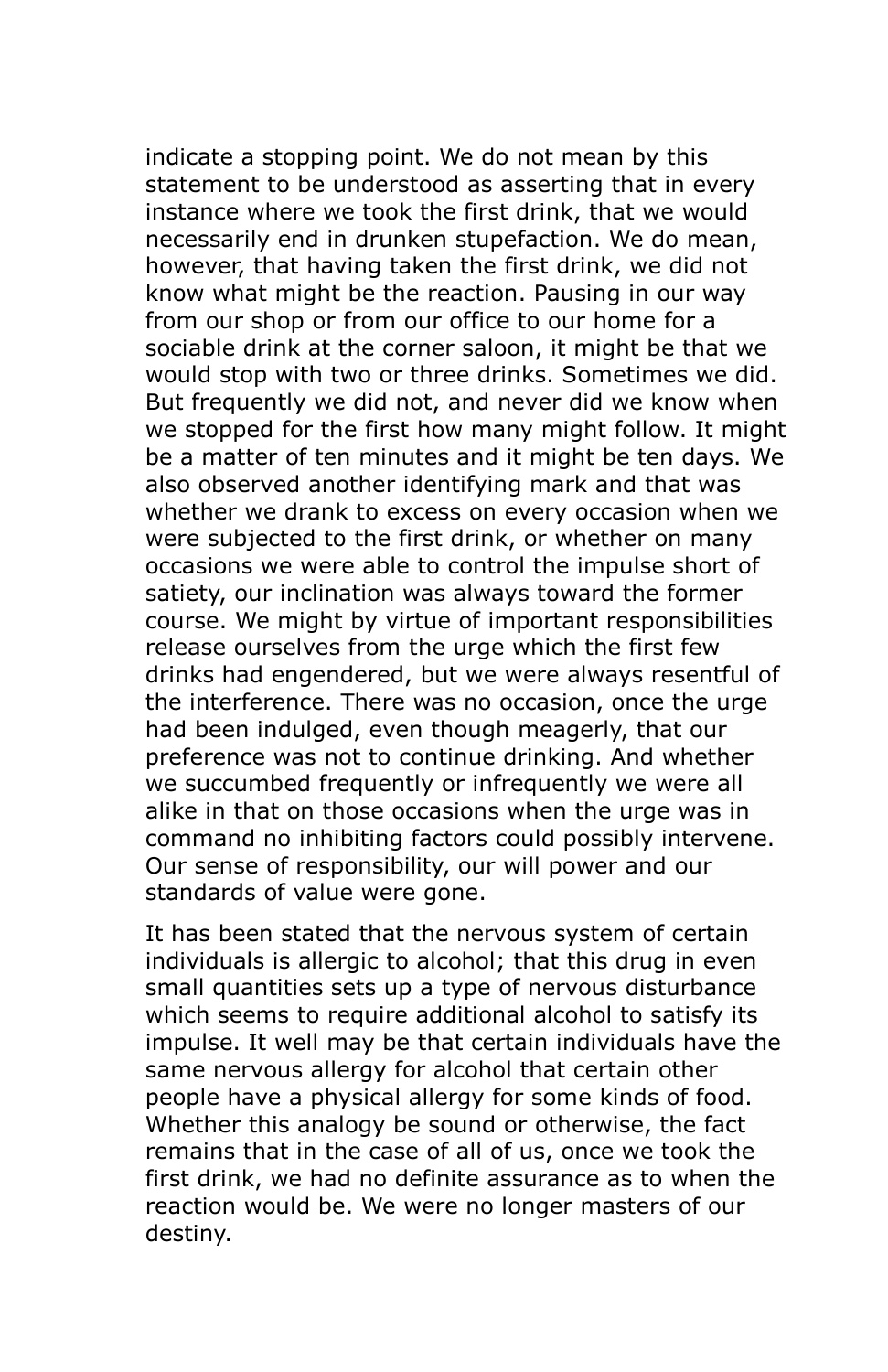We know from experience that normal people do not so react to alcohol. Drink to them is a beverage or a pleasurable stimulant, but they recognize when they approach the point beyond which it ceases to be such and becomes a menace. We all know in our acquaintance men "who drink like gentlemen", and always during our drinking careers it was our ambition to so drink. We did not enjoy in sober contemplation making spectacles of ourselves. We dreaded the remorse of the "morning after" and we feared the terrible depression following a prolonged spree. We always felt, notwithstanding the unhappy experience of the years, that some day we could handle the stuff, but now we know that the alcoholic can never become a controlled drinker. Due to forces in his physical or psychic makeup, which we do not profess to understand, he cannot recognize or observe the danger signal.

Having recognized ourselves to be alcoholics within the above definition, the next step in our program suggested the question: Did we desire to stop drinking? Again we say that unless there is a sincere desire to abandon the practice, then our group has nothing to offer the alcoholic.

With us the desire to cease drinking was present. Years of uncontrolled drinking had made our lives unmanageable. The similarity of alcoholic experiences is amazing. The intimate exchanges of confidences, which seems to follow in group association such as ours, discloses that within certain limits we have all followed identical patterns; loss of home, of friends; self-deceit, recriminations, self-pity, envies, jealousies, dishonesty, resentments, lying, deceit and worse vices, we found common to all.

The desire to abandon the bottle must be, on the part of the neophyte in this program, something deeper than a superficial emotional revulsion from the miserable predicament into which a last bender brought him. There must be a sane, dispassionate, contemplative realization that the vices enumerated above are evil and that in our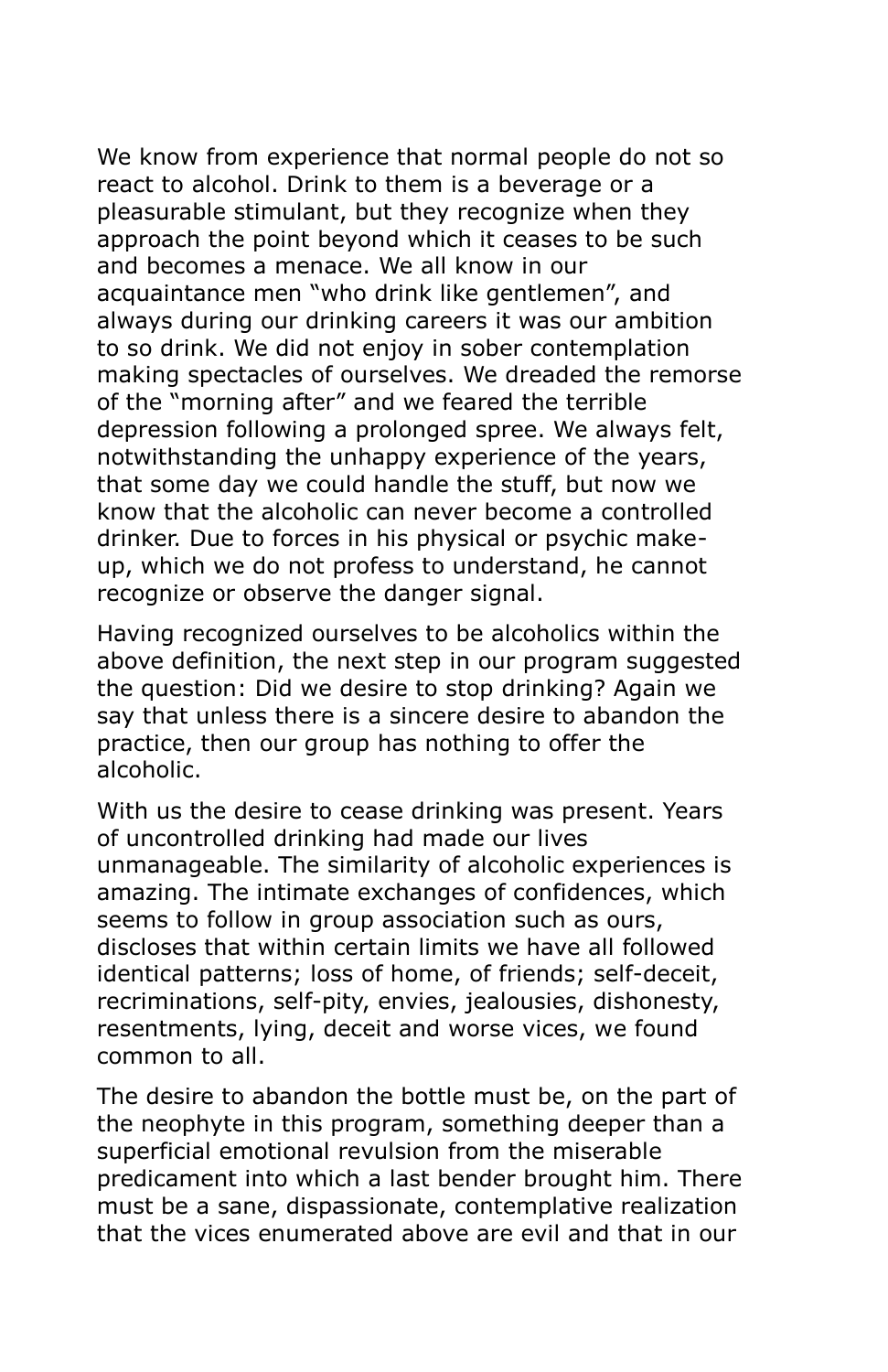case uncontrolled drinking is the soil in which they grow.

Then proposed itself the question -- how?

Many of us felt that we had exhausted all conceivable remedies; will power, medicine, pledges, cures, psychiatry. All had failed not once but many times.

What has ALCOHOLICS ANONYMOUS to offer that will power and science failed to afford us? We knew that we were powerless against alcohol; that we could neither help ourselves nor could the most intelligent of our fellowmen assist us, and in our extremity we came to the realization that most of us were beyond human aid. But wasn't there an avenue of escape that we had not explored? In our helplessness the assurance came to us that there was a power greater than ourselves, whom most men call God, who would help if humbly invoked. Before coming into this group a great many of us were agnostic, at least we were such in an academic sense. Many of us had had religious teaching in our formative years, -- some of us had none. But in the majority of our cases we had not found in religion a rule of life. We had seen much hypocrisy on the part of those who professed to be adherents of religious denominations. Our friends for the most part were those not given to religious thought or observance. When it was suggested to us as a step in this program that we turn our will and our lives over to the care of God as we understood Him, there were many of us who rebelled, determining that as between the extreme of ruin from the bottle, and the boredom of evangelism, we preferred the former.

But as we inquired further into the subject, we came to the realization that the recognition of a Power greater than ourselves and upon whom we might call for help did not necessarily involve religion in a denominational sense. All that was required of us was a belief in God as we understood him. We found that once the barriers of prejudice are removed, that a practical concept of an intelligent God was not difficult for us. We have found, too, that many find comfort in the formal observation of teachings of the religion in which they were early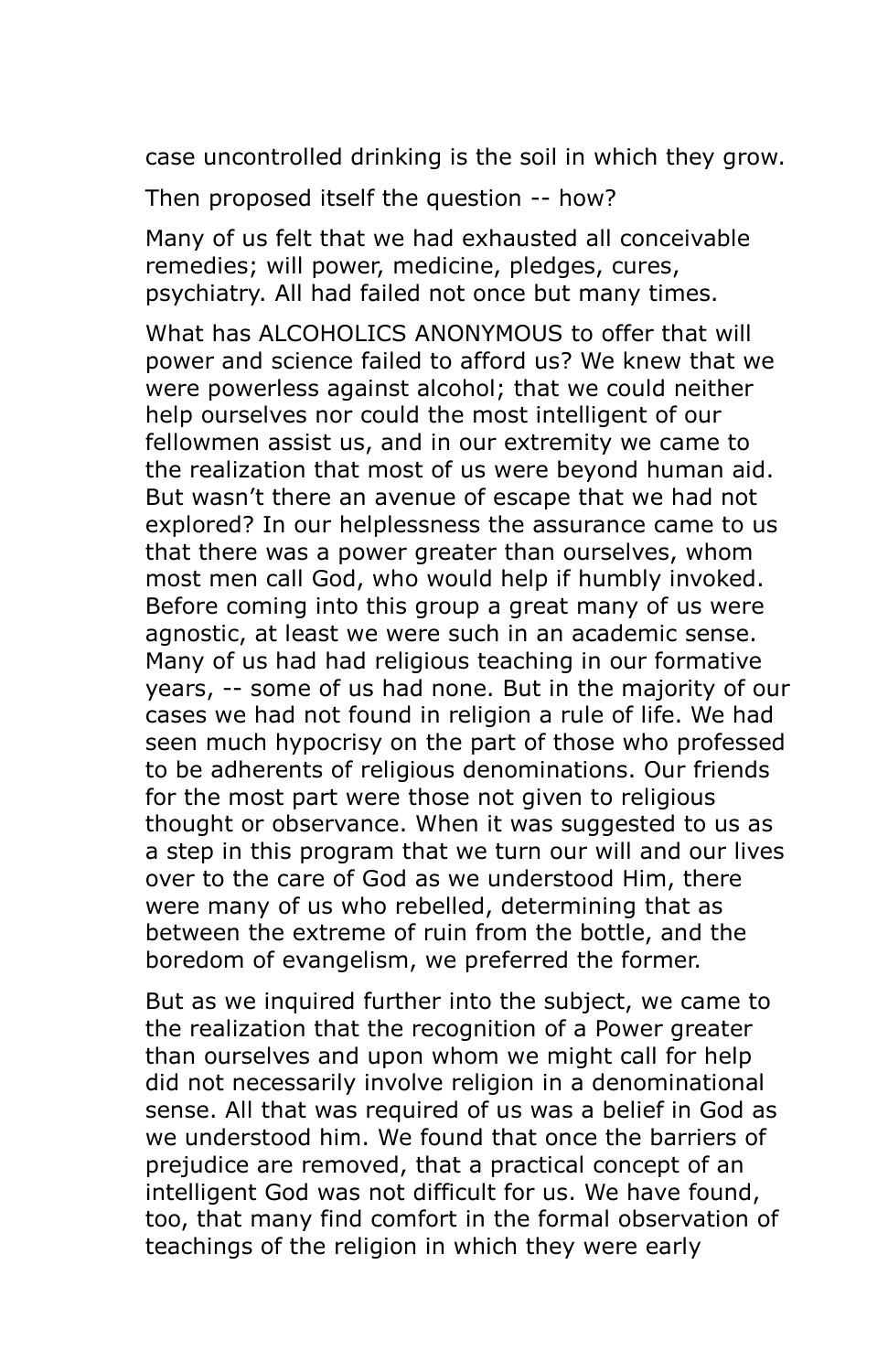educated, and that what they considered agnosticism was in a large part a refusal to investigate. We are not required to accept any other person's idea of God. Within our group are found Jews, Protestants and Catholics, and there is no reason why Buddhists, Mohamemedans, or adherents of any other religious faith might not be included. All that is required is a recognition of a Supreme Being which would help us were He sincerely petitioned. Our experience led us to believe that there are few, if any, civilized persons who have not a belief of some kind in a Supreme Being. The individual interpretations of this Supreme Being may differ widely, but to us the simplest acceptance of such Power involved a recognition of a first cause or, in other words, a Creator.

As everything that we observe about us in the world is an effect due to some cause, we found it easy to subscribe to the proposition that we also were effects in the greater scheme of things who owe our being to a cause. That cause we designated the Supreme Power. Inasmuch as we consider ourselves as intelligent beings, and see in every act of creation order and design denoting intelligence, we concluded that the being that caused us was of greatest intelligence -- a simple recognition that the Creator is greater than the creature. We became persuaded that this Creator, having the ability and being intelligent, would hear us in our extremity if we asked for help.

We further realized, however, that mere lip service was not sufficient and felt that in asking the Supreme Being for help, we should give something in return. What did we have to offer?

Each of us recognized that we had a conscience; that in each individual case conscience dictated what for us was right and what for us was wrong. This voice of conscience we interpreted as being a direction from the Supreme Being as to how and in what manner we should lead our lives. This conscience dictated to us that we should be honest with ourselves and in our dealings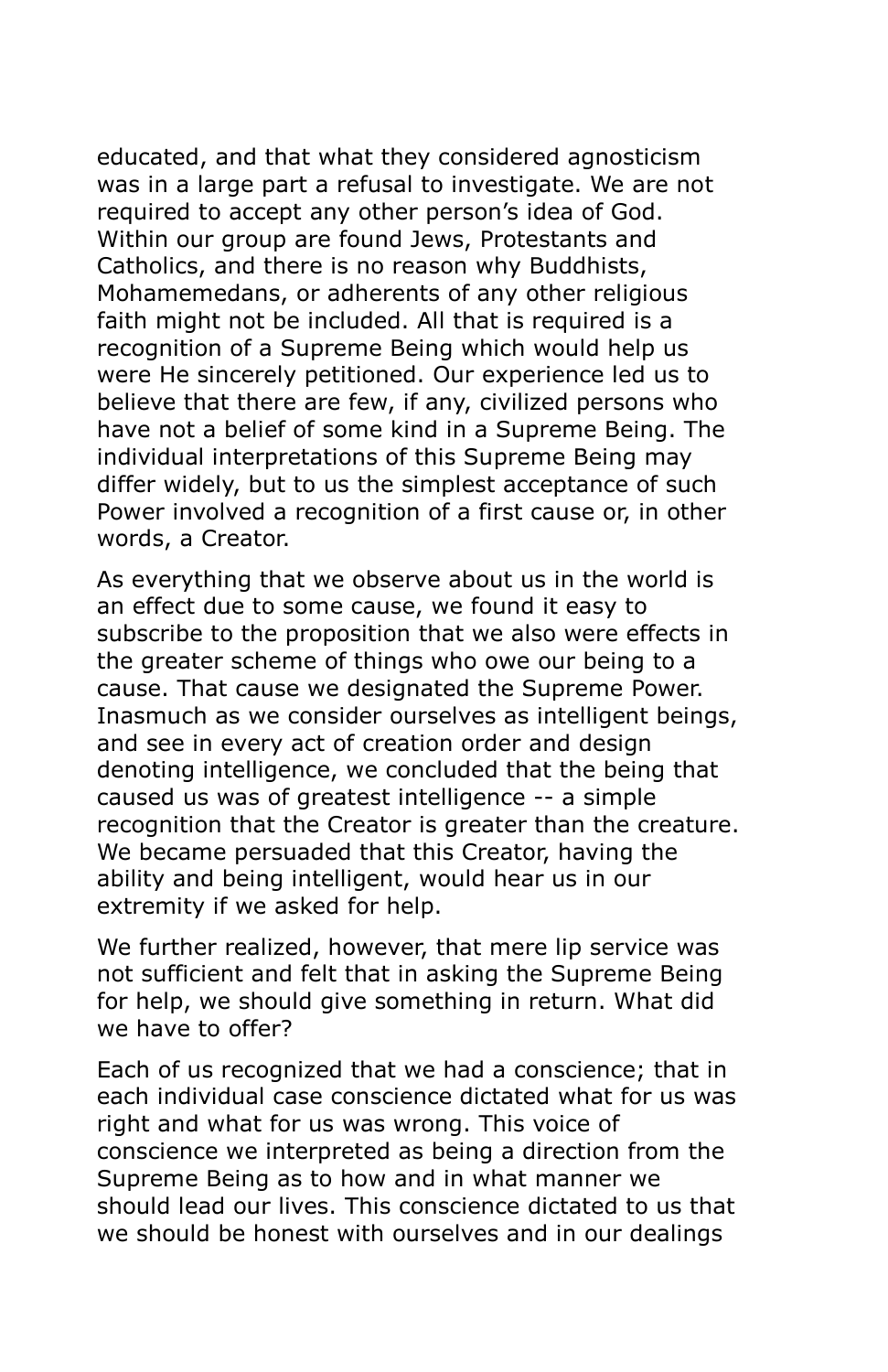with our fellowmen; that we should be tolerant and just and charitable; in a word, that we should do onto others as we would have them do unto us. We, therefore, petitioned God, as we understood Him, asking aid in conquering the disease which had led many of us to the brink of destruction and threatened to destroy us all, promising in exchange that we would, insofar as we were able, lead lives that were in accord with the dictates of our individual consciences. In accomplishment of this purpose we realized that it was necessary to take a complete moral inventory of ourselves; and to humble ourselves by admitting our past derelictions to the Supreme Being, ourselves and at least one other person.

Years of drinking found us with large debit balances to be liquidated. A moral inventory had indicated the extent of this indebtedness. Many of these obligations required physical repayment, but by far the greater and more important part were moral. We made a mental or physical list of these physical and moral creditors and determined insofar as we were able to make restitution. As our financial condition permitted we commenced, however modestly, to repay our physical debts. But slander, injustice, ingratitude, and the daily mental cruelties which we had practiced in most part on those who were closest to us, were more formidable. The liquidation of such we realized to be the work of a lifetime which could be accomplished only by eradicating from our lives those besetting vices, some of which were earlier referred to.

We realized that being alcoholics, we would continue to remain such for the rest of our lives; that the program of ALCOHOLICS ANONYMOUS was not a cure for alcoholism but was a rule of conduct which, if followed perseveringly in all the affairs of life, would keep us from the first drink. Too well did we know that we would never become controlled drinkers, but that the day we abandoned our program would find us at the exact point where we were when our drinking was arrested. From the foregoing it is to be concluded that the program of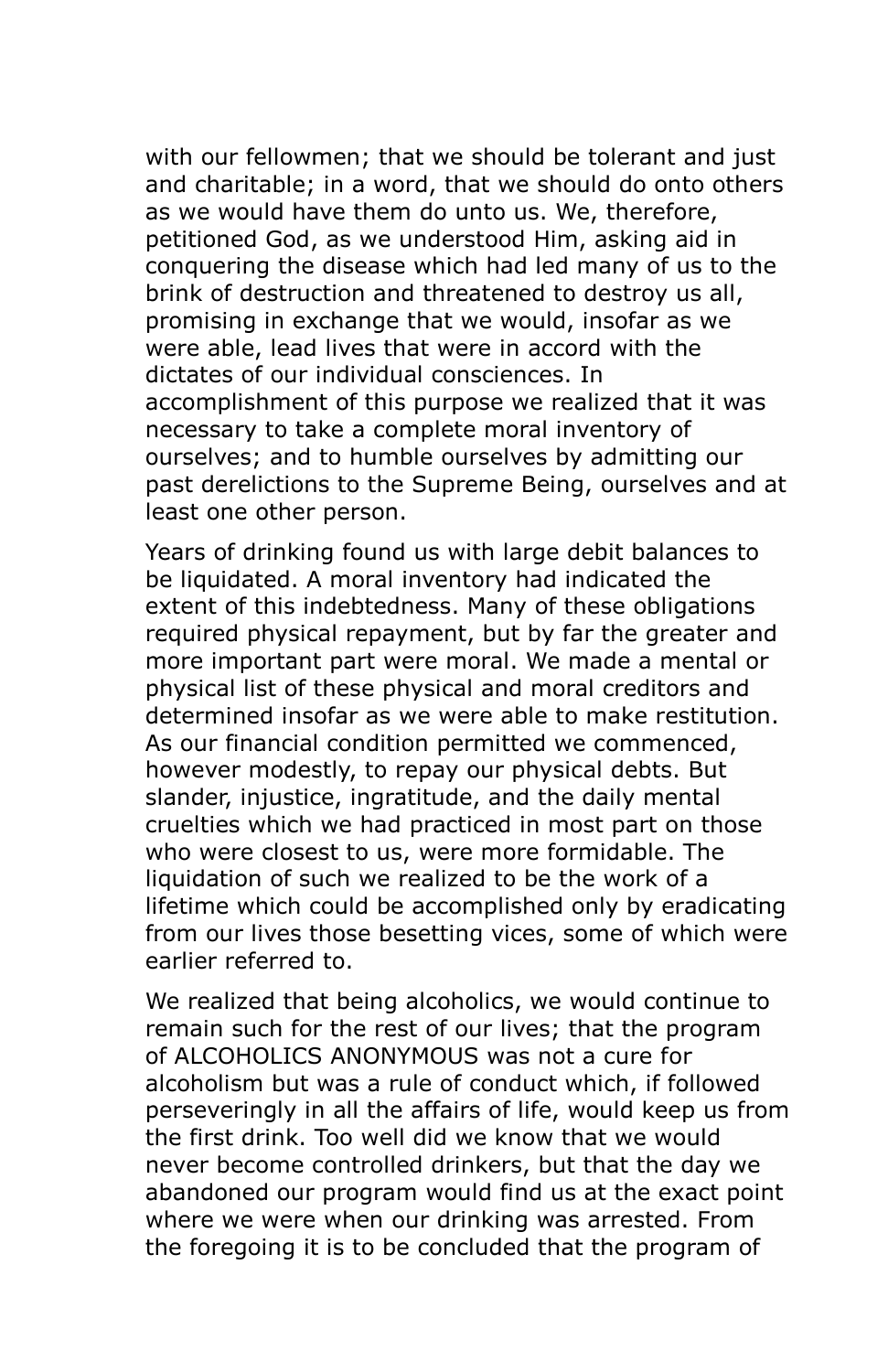ALCOHOLICS ANONYMOUS is not a cure. It is not a formula that may be grasped, applied and abandoned. Neither is it a discovery. It is the application in our daily lives of principles as old as the golden rule or the Sermon on the Mount. It is not advocated that the neophyte make a pledge to forever abstain from drink. Our approach is rather on a daily basis. We ask for help from a Power greater than ourselves in a quiet time each day as we take our moral inventory, and our prayer is for assistance during the particular day, or oftener as the individual case may require.

Finally, it became manifest to us that as part of our regeneration, assistance to other alcoholics who sincerely wished to be rid of their addiction was necessary. We have found group association to be of inestimable assistance. Only the alcoholic can adequately understand and sympathize with the other alcoholic's problem.

While we recognize that the essential aid to overcome our problem comes from a Power greater than ourselves, it is also manifest to us that the alcoholics are the human agents through which this Power is directed. Especially in the beginning do we lean heavily upon each other. We are like those who, having suffered and recovered from a usually fatal malady, contain within the blood stream, by virtue of prior infection, the anti-toxin which will be the only means of saving the lives of other unfortunate victims of the same disease.

Probably the most emotionally satisfying part of our program is the aid which we have been able to give to others. Much of this program is not easy for all. It involves acts of humility and sacrifice. But the feeling of elation each of us has enjoyed in the knowledge that we, and in most cases only we alcoholics, can aid other alcoholics, is deeply gratifying. Everyone of us who has had the experience of assisting a fellow-alcoholic in the solution of his problem has been definitely strengthened in the conquest of his own. The gratitude and the satisfaction of seeing wives reconciled, families reunited,